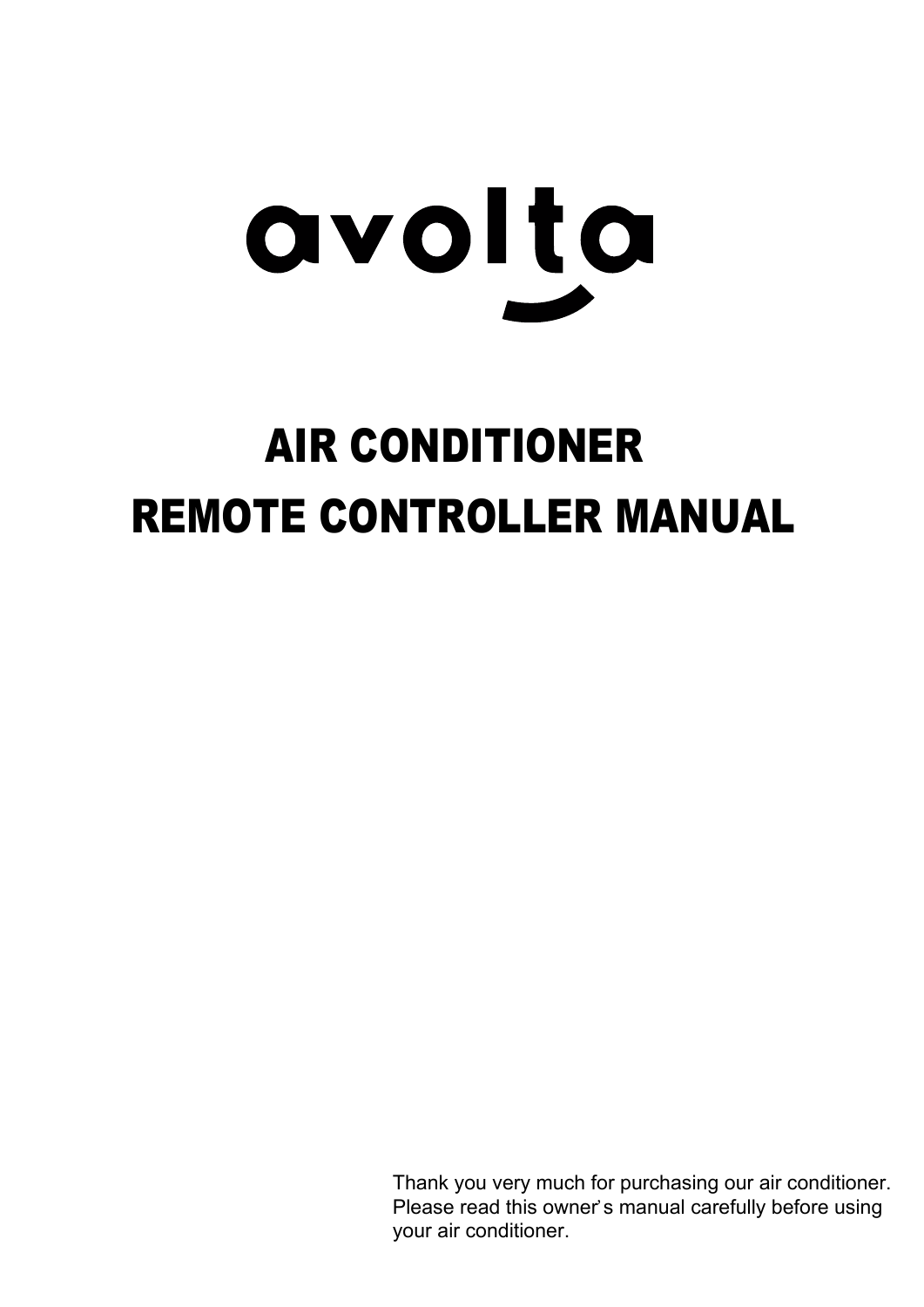#### **CONTENTS**

| Sleep function <b>contracts</b> and the contract of the contract of the contract of the contract of the contract of the                                                                                                            |  |
|------------------------------------------------------------------------------------------------------------------------------------------------------------------------------------------------------------------------------------|--|
| Turbo function <b>construents</b> and the contract of the contract of the contract of the contract of the contract of the contract of the contract of the contract of the contract of the contract of the contract of the contract |  |
|                                                                                                                                                                                                                                    |  |

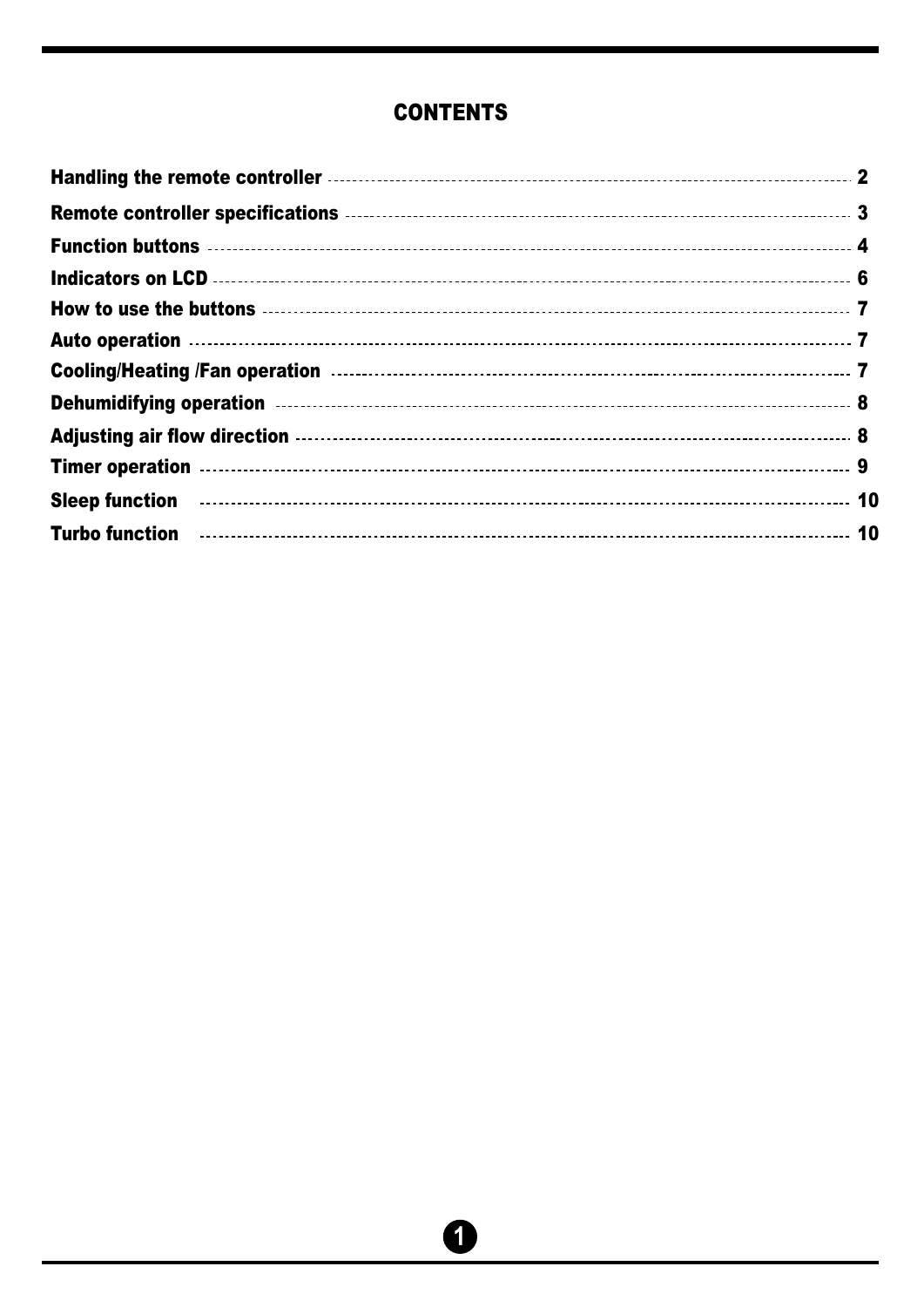# **Handling the remote controller**



#### **Location of the remote controller.**

Use the remote controller within a distance of 8 meters from the appliance, pointing it towards the receiver. Reception is confirmed by a beep.



### $\triangle$  caution

- The air conditioner will not operate if curtains, doors or other materials block the signals from the remote controller to the indoor unit.
- Prevent any liquid from falling into the remote controller. Do not expose the remote controller to direct sunlight or heat.
- If the infrared signal receiver on the indoor unit is exposed to direct sunlight, the air conditioner may not function properly. Use curtains to prevent the sunlight from falling on the receiver.
- If other electrical appliances react to the remote controller, either move these appliances or consult your local dealer.

#### **Replacing batteries**

The remote controller is power by two dry batteries(R03/LR03X2) housed in the rear part and protected by a cover.

- (1) Remove the cover by pressing and sliding off.
- (2) Remove the old batteries and insert the new batteries, placing the(+) and (-) ends correctly.
- (3) Reattach the cover by sliding it back into position.

**NOTE:** When the batteries are removed, the remote controller erases all programming. After inserting new batteries, the remote controller must be reprogrammed.

#### $\triangle$  Caution

- Do not mix old and new batteries or batteries of different types.
- Do not leave the batteries in the remote controller if they are not going to be used for 2 or 3 months.
- Do not dispose batteries as unsorted municipal waste. Collection of such waste separately for special treatment is necessary.

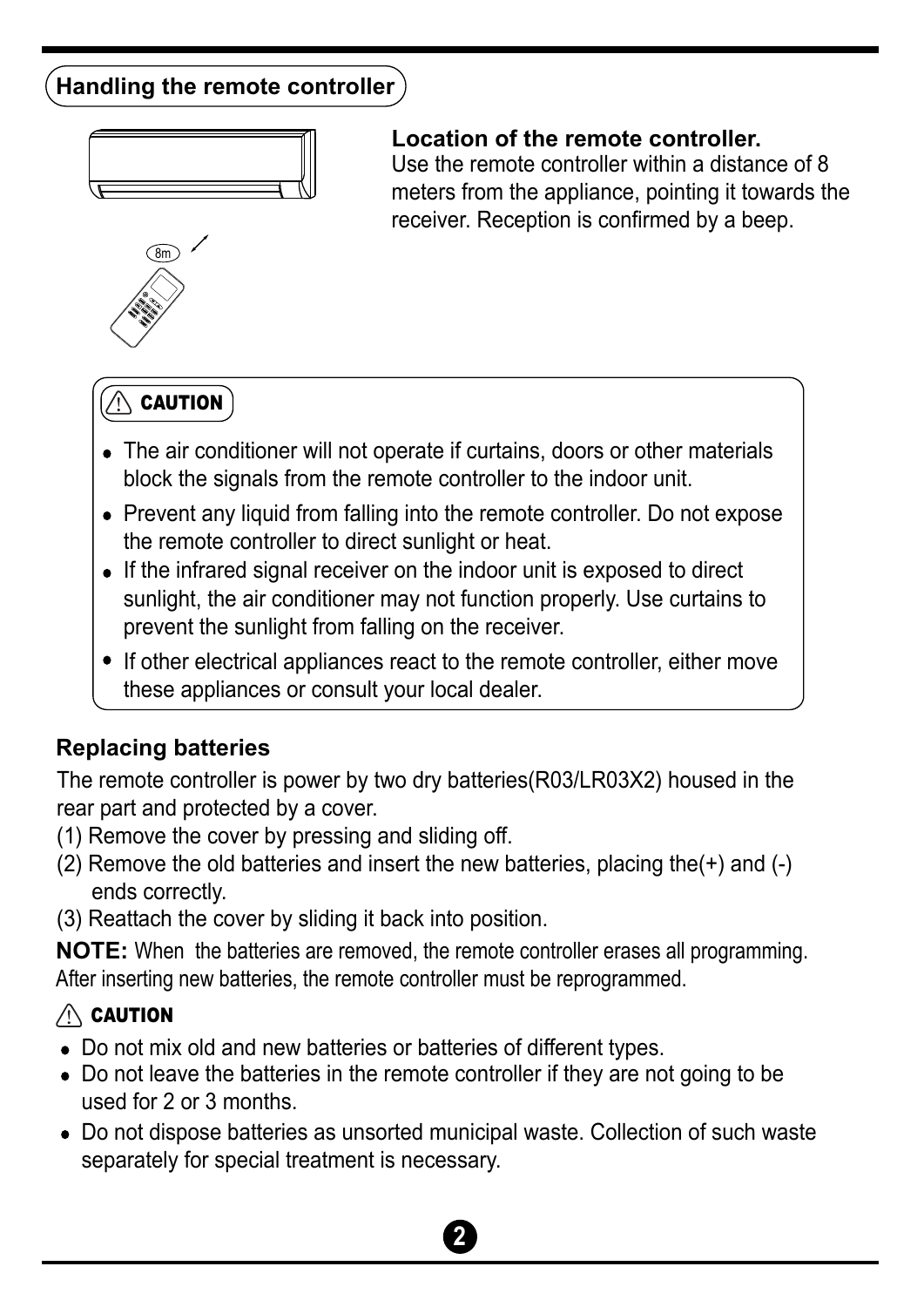#### **Remote Controller Specifications**

| <b>Model</b>                  | Y110RG-BP-S                     |
|-------------------------------|---------------------------------|
| <b>Rated Voltage</b>          | 3.0V(Dry batteries R03/LR03X2)  |
| <b>Signal Receiving Range</b> | 8m                              |
| Environment                   | $-5^{\circ}$ C~ 60 $^{\circ}$ C |

#### **Performance Feature**

- 1. Operating Mode: AUTO, COOL, DRY, FAN and HEAT.
- 2. Timer Setting function in 24 hours.
- 3. Indoor Setting Temperature Range: 16°C~31°C.
- 4. Full function of LCD (Liquid Crystal Display).

#### **NOTE:**

- Buttons design might be slightly different from the actual one you purchased depending on individual models.
- All the functions described are accomplished by the indoor unit. If the indoor unit has no this feature, there is no corresponding operation happened when press the relative button on the remote controller.

#### **Select the cooling only or cooling and heating type of the remote**

According to the type of air conditioner (cooling only/cooling and heating type) setting the application of remote controller:

 After power on, the remote control displays "cooling" and "heating" alternatively at intervals frequency of 1 Hz.

- 1.When display "cooling", press any key( don't transmit ), cooling only model has been set and the display shows cooling control interface.
- 2.When display "heating", press any key( don't transmit ), heat pump model has been set and the display shows cooling control interface.

 Note:The remote control enters cooling and heating type automatically and shows cooling control interface if no key be pressed within 10 seconds.

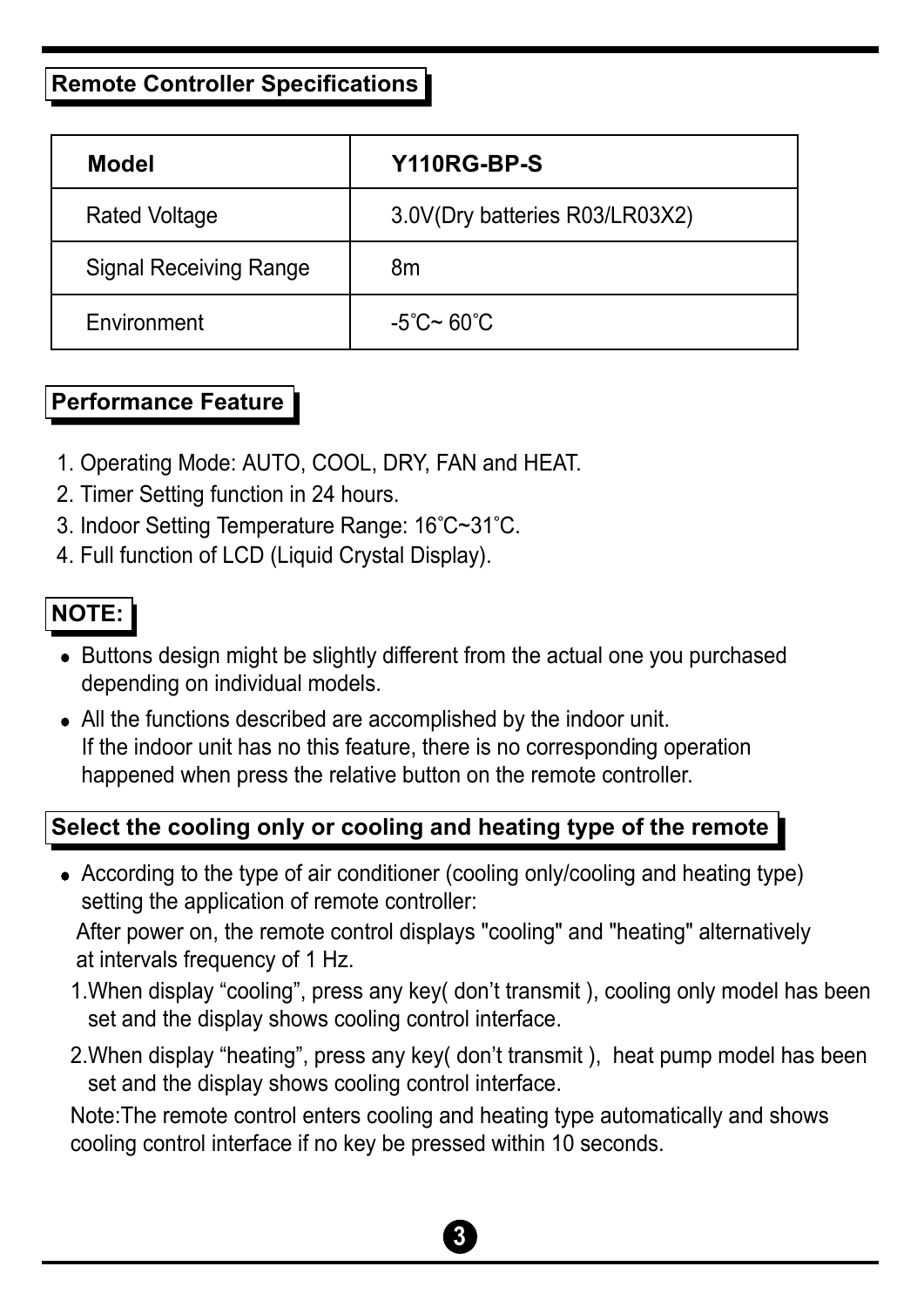

# **1 Function buttons ON/OFF Button**

Operation starts when this button is pressed and stops when this button is pressed again.

#### **2 MODE Button**

Each time the button is pressed, the operation mode is selected in a sequence of following: AUTO COOL DRY FAN HEAT

Note: *Please do not select HEAT mode if the machine you purchased is cooling only type. Heat mode is not supported by the cooling only appliance.*

#### **3 FAN SPEED Button**

Used to select the fan speed in four steps:

 $-$  AUTO  $\longrightarrow$  LOW  $\longrightarrow$  MID  $\longrightarrow$  HIGH

#### **4** SWING  $\triangle$  Button

Used to stop or start vertical blades movement or set the blades left/right air flow direction.

Press SWING  $\oplus$  button the vertical blades start swing, press the button again the vertical blades stop swing.

#### **5 HEALTH Button**

Function reserved button



#### **6 UP Button(4)**

Push this button to increase setting temperature in the range of  $16^{\circ}$ C $-31^{\circ}$ C.

#### **DOWN Button(** $\triangledown$ **)**

Push this button to decrease setting temperature in the range of  $16^{\circ}$ C $-31^{\circ}$ C.

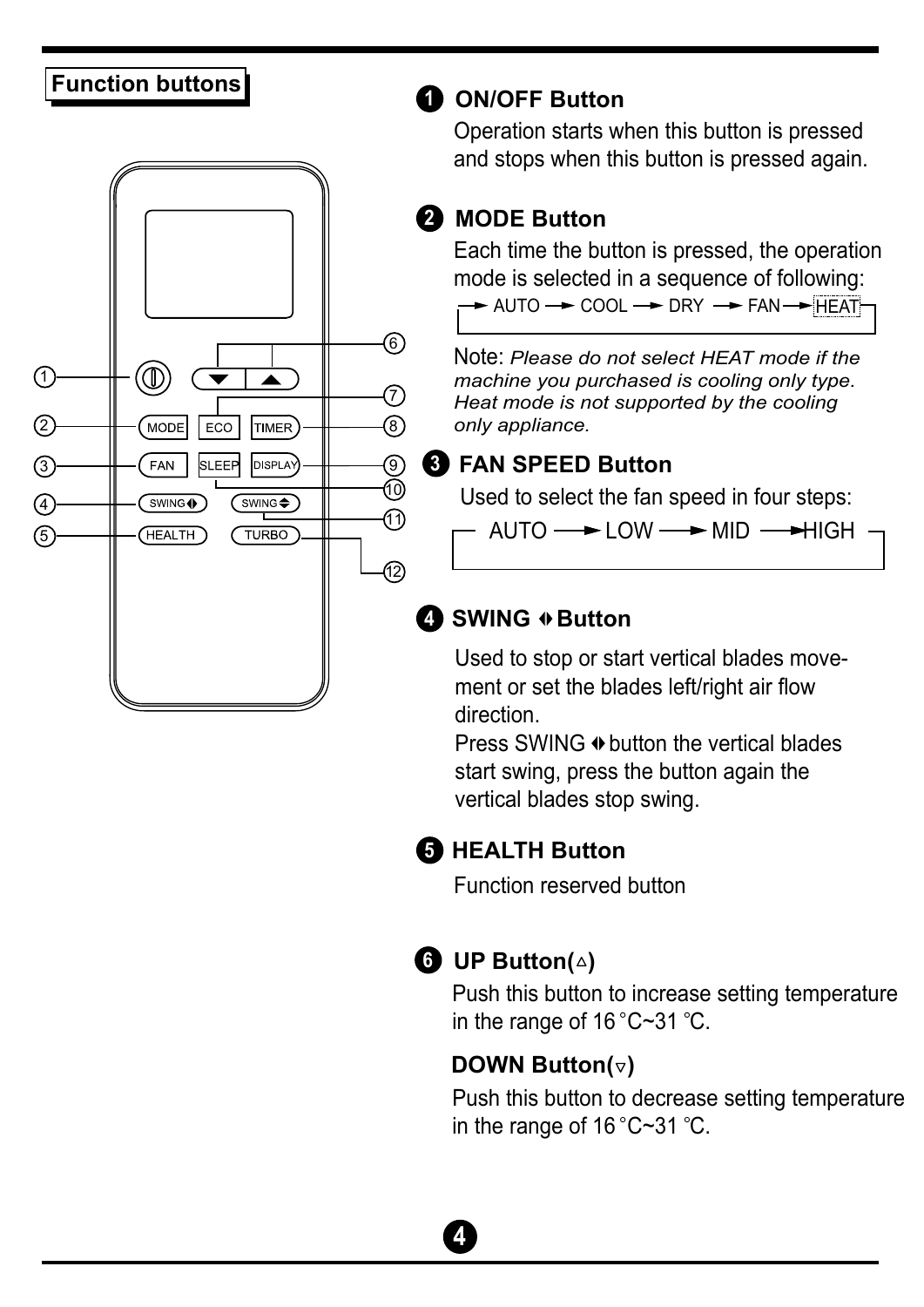### **Function buttons**



#### **7 ECO Button**

ECO, abbreviation of economical function, it is only cool mode efficient.

In cool mode, press the ECO button start the ECO function, press the button again stop the function.

Note:

The machine will run under lower frequency if you choose the ECO function, and the cooling capacity should be relatively lower than that in normal cooling mode.

#### **8 TIMER Button**

Select TIMER ON or TIMER OFF function.

#### **9 DISPLAY Button**

Active/Disable indoor screen display.

# **10 SLEEP Button**

Active/Disable SLEEP function.

Note: *While the unit is running under SLEEP mode, it would be cancelled if press the MODE, TURBO or ON/OFF button.*

#### **10** SWING  $\div$  Button

Used to stop or start horizontal louver movement or set the desired up/down air flow direction.

Press SWING: button the horizontal louver start swing, press the button again the horizontal louver stop swing.

#### **12 TURBO Button**

Active/Disable TURBO function.

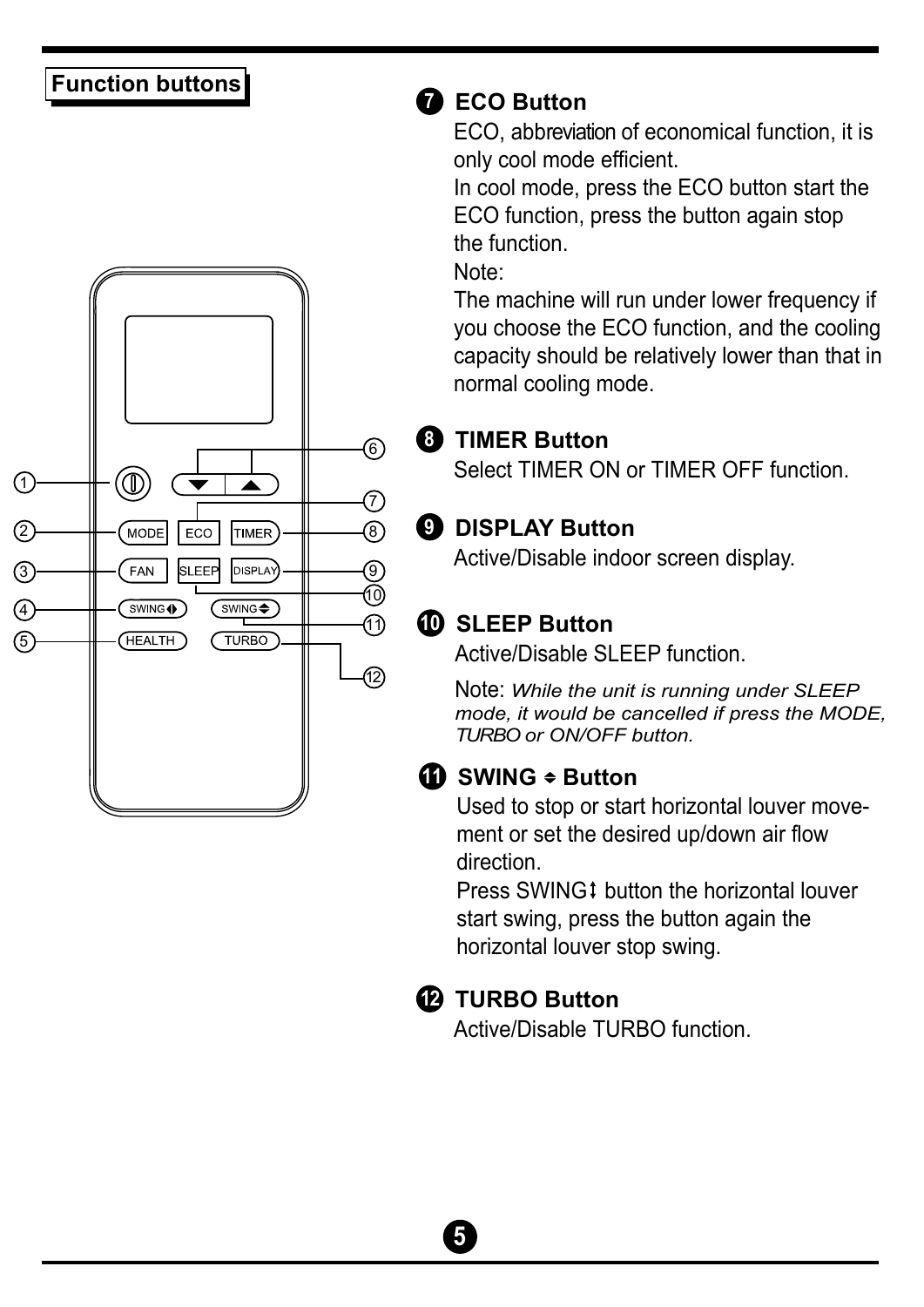#### **Indicators on LCD**



**Note:**

Displayed under sleep operation. Press the sleep button again to remove.

*All indicators shown in the figure are for the purpose of clear presentation. But during the actual operation only the relative functional signs are shown on the dispaly window.*

# **6**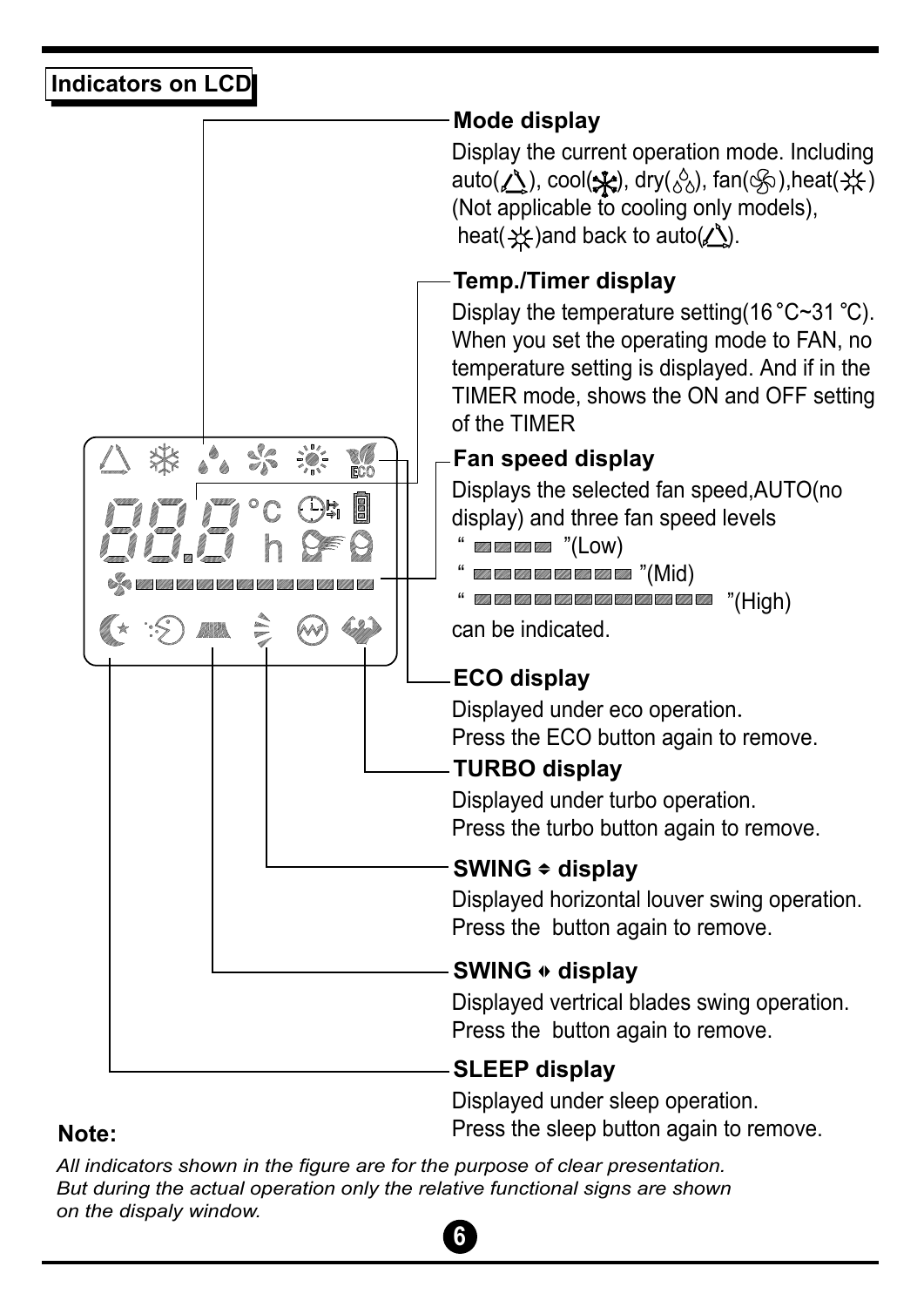# (3)  $^{\rm (0)}$  $\left( \mathrm{1}\right)$ 2 MODE ECO **TIMER** FAN SLEEP **DISPLAY** SWING<sup>+</sup> SWING◆ HEALTH **TURBO**

### **How to use the buttons**

Power on for the first time,indoor unit all the symbos displayed on the screen, then, turn off after 1 second,the buzzer issues a beep simultaneously.

#### **AUTO operation**

Ensure the unit is plugged in and power is available.

- 1.Press the ON/OFF button to start the air conditioner.
- 2.Press the MODE button to select Auto.
- 3.Press the UP/DOWN button to set the desired temperature. The set temperature only reduces  $2^{\degree}C$  and only raises  $2^{\degree}C$ .
- Note:
- *1. In the Auto mode, the air conditioner can logically choose the mode fo Cooling,Fan,and Heating (not supported by the cooling only appliance.) by sensing the difference between the actual ambient room temperature and the setting temperature on the remote controller.*
- *2.In the Auto mode, you can not switch the fan speed. It has already been auomatically controlled.*

### **Cooling/Heating/Fan operation**

Ensure the unit is plugged in and power is available.

- 1.Press the ON/OFF button to start the air conditioner.
- 2.Press the MODE button to select COOL, HEAT(cooling & heating models only) or FAN mode
- 3.Press the UP/DOWN button to set the desired temperature. The temperature can be set within a range of  $16^{\circ}$ C $\sim$ 31 $^{\circ}$ C in 1 $^{\circ}$ C increments.
- 4.Press the FAN button to select the fan speed in four steps-Auto,Low,Mid,or High.

#### Note:

**7**

*In the FAN mode, the setting temperature is not displayed in the remote controller and you are not able to control the room temperature either. In this case, only step1, 3 and 4 may be performed.*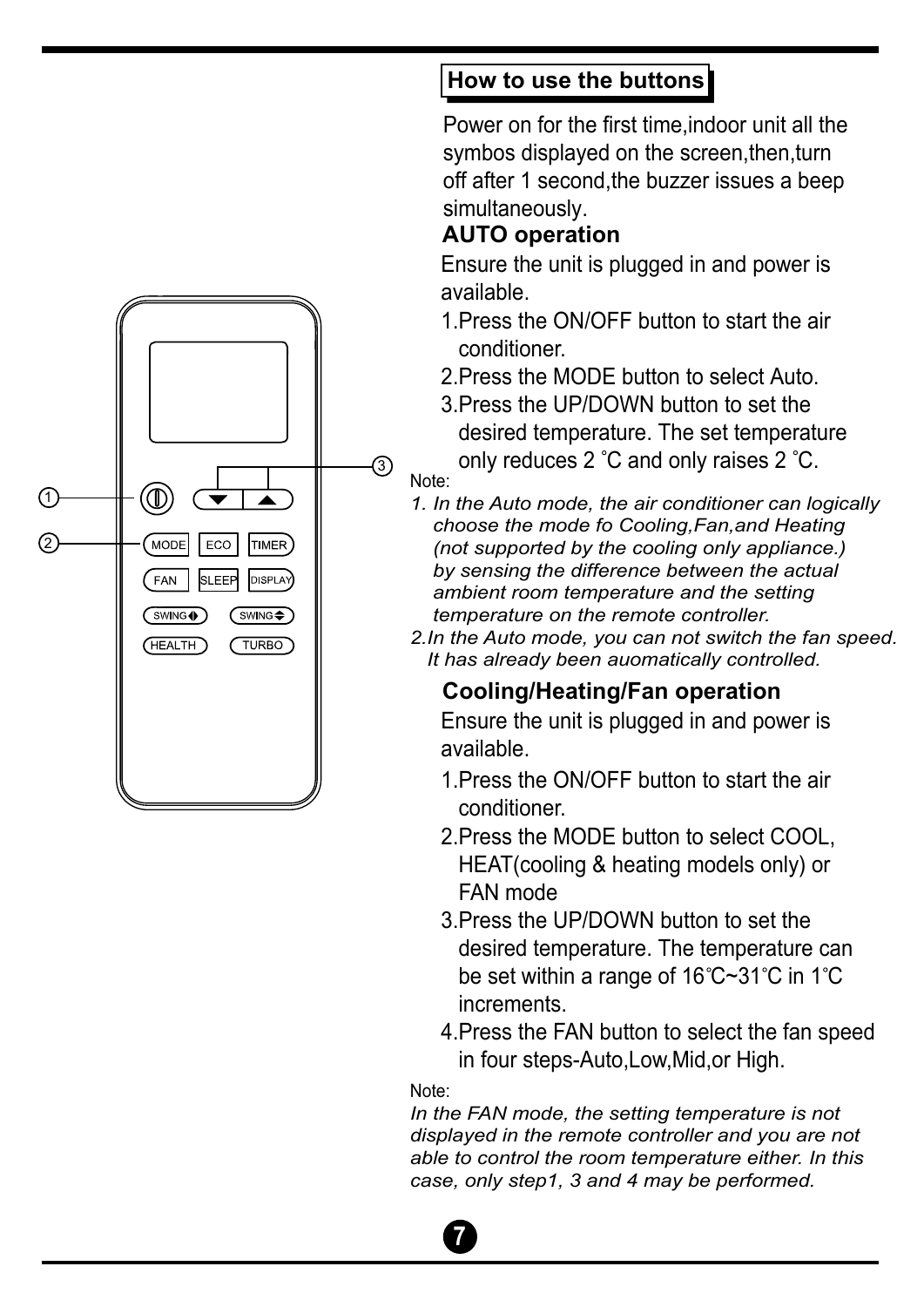

# **How to use the buttons**

#### **Dehumidifying operation**

Ensure the unit is plugged in and power is available.

- 1.Press the ON/OFF button to start the air conditioner.
- 2.Press the MODE button to select Dry mode.
- 3.The set temperature is in auto set,it can not be changed. It has already been automatically controlled lower 2°C than room temperature.

Note:

 *In the Dry mode, you can not swithc the fan speed. It has already been automatically controlled.*

### **Adjusting air flow direction**

Use the SWING  $\ddagger$  button to adjust the desired air flow direction.

When push the SWING  $\ddagger$  button, the horizontal louver will automatically swing up and down. Push the button again, the horizontal louver will stop swing.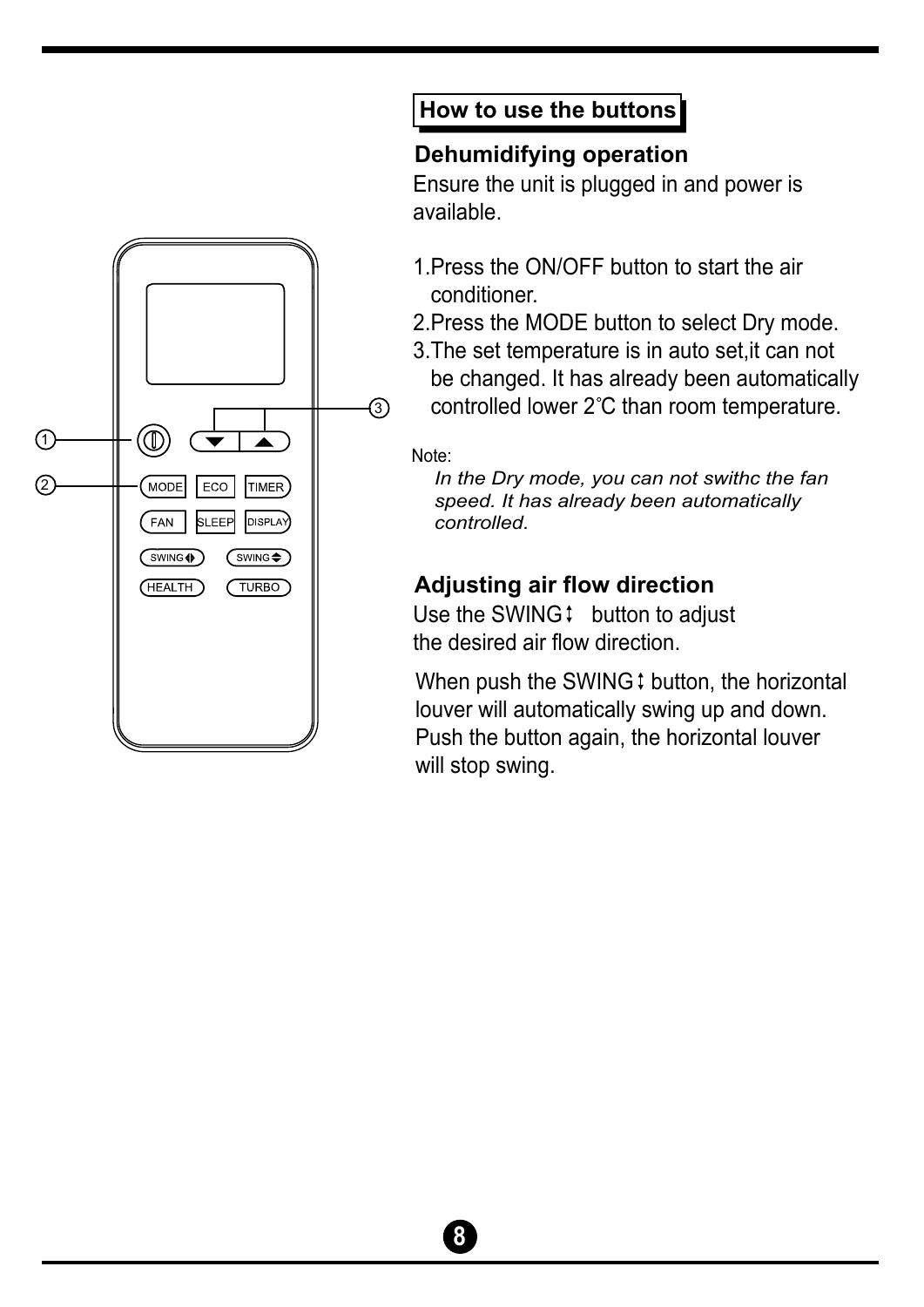#### **How to use the buttons**

#### **ON-timer setting method**

1.When the unit is OFF(Remote is in power off)

Press  $\sqrt{T_{\text{IMER}}}$  button(the first time), it enters MODE, Ventilation, Temperature setting (It will exit Timer setting if no button is pressed within 10 seconds). When setting finish, press Timer button (the second time), the screen shows the setting time.

- 2. Press  $\overline{(\bullet | \bullet)}$  button to set time
- 3. Every time you press the  $\blacktriangledown$  button, the hour will reduces 0.5 h
- 4. Every time you press the  $\triangle$  button, the hour will increase 0.5 h
- 5. Press  $\boxed{\text{Time}}$  button(the third time) into the ON timer function
- 6. Press the  $F_{\text{IMER}}$  button again to cancel the Timer.

#### **OFF-timer setting method**

1.When the unit is ON(Remote is in power on)

Press TIMER) button(the first time), it will exit Timer setting if no button is pressed within 10 seconds. the screen shows the setting time.

- 2. Press  $\left(\frac{1}{2}\right)$  button to set time
- 3. Every time you press the  $\rightarrow$  button, the hour will reduces  $0.5 h$
- 4. Every time you press the  $\triangle$  button, the hour will increase  $0.5 h$
- 5. Press  $\sqrt{T_{\text{IMER}}}$  button(the second time) into the OFF timer function

6. Press the  $F_{\text{IMER}}$  button again to cancel the Timer.



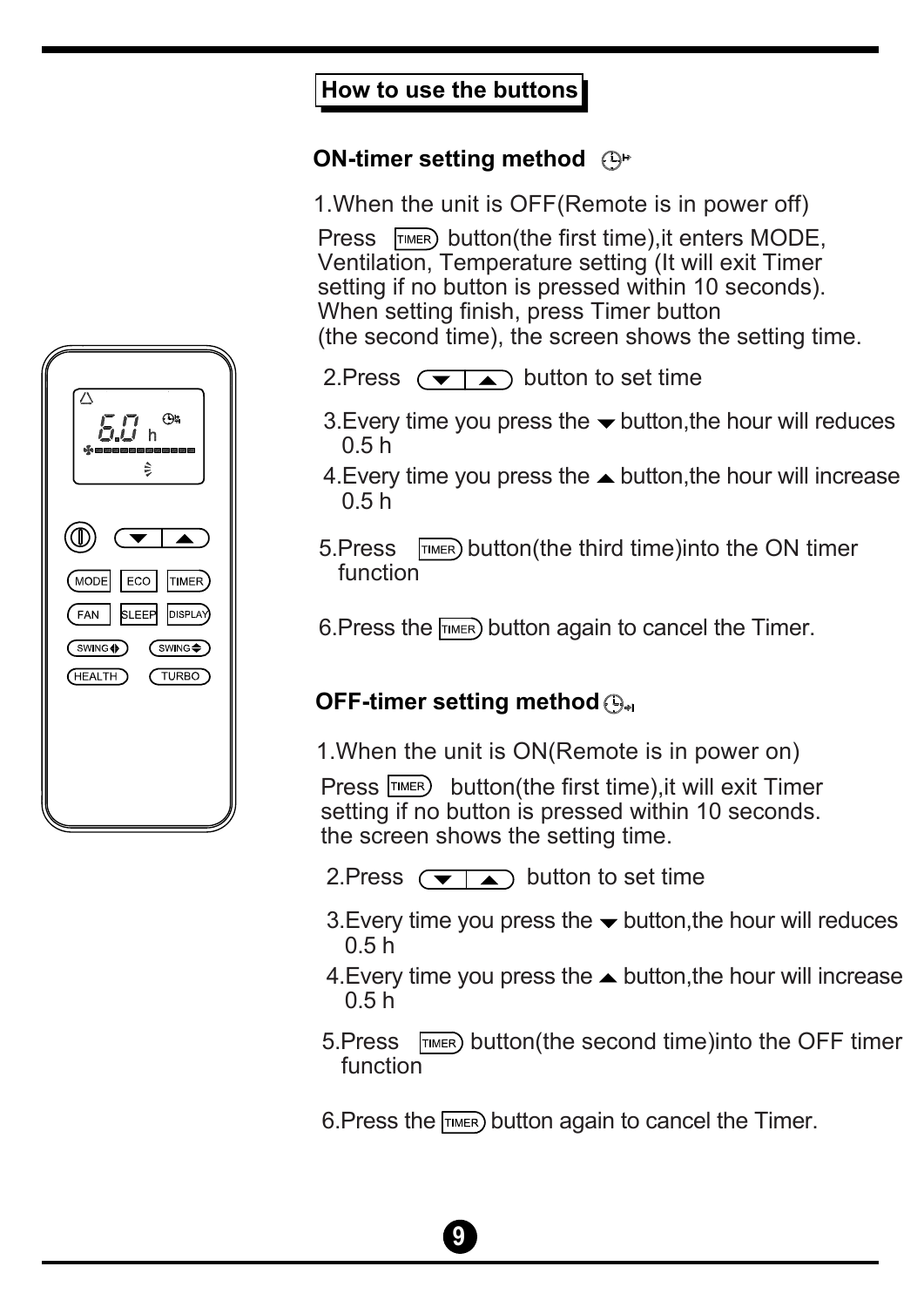

#### **SLEEP function**

- 1.Press this button to initiate SLEEP function.
- 2.Sleep function can maintain the most comfortable temperature and save energy. This function is available on COOL,HEAT or AUTO mode only.
- 3.When the SLEEP function is set, the indoor fan will run at low speed and the LED display will OFF after 30s; the set temperature will automatically raised 1°C after one hour, another one hour later,the set temperature will automatically raised 2°C.

# **TURBO function**

- 1.Press this button to initiate TURBO function.
- 2.TURBO function enables the unit to reach the preset temperature at cooling operation in the shortest time.